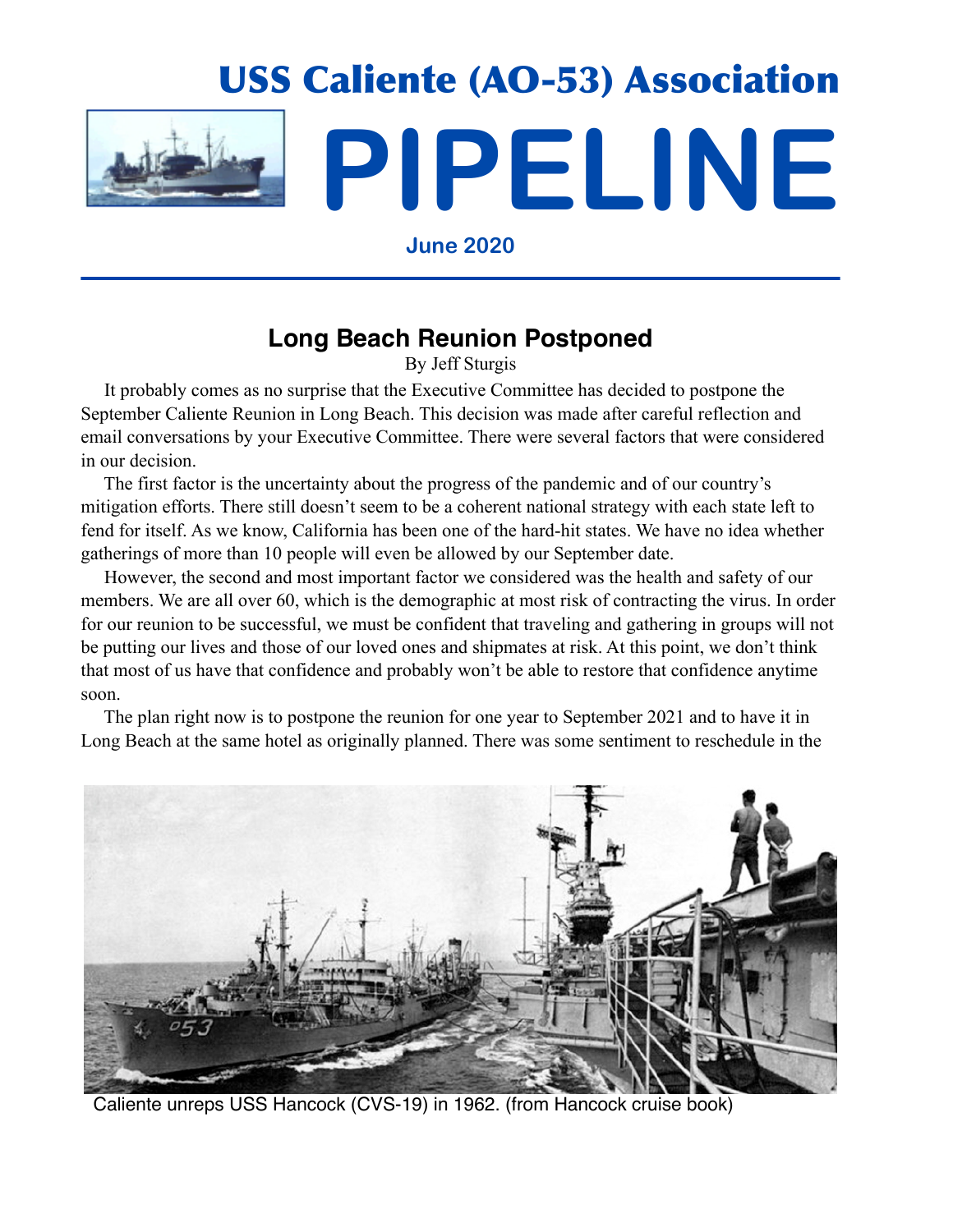spring of 2021, but the majority felt that the outlook for the fall of 2021, including the possibility that a vaccine may be widely available by then, makes the fall date more realistic.

 So, It is certainly disappointing that we will not be able to see each other this year. We are racing against "Father Time" as we get older and fewer are able to attend these reunions. It is hard to skip a year when we realize that these reunions will not be able to go on forever.

 If you have already booked rooms at the hotel, you can cancel without penalty. If you already sent in your registration fee to Pat Hurton, you have two choices. First, you can leave the registration fee with Pat and it will count as your registration for September 2021. Or you can contact Pat at [patrick.hurton@gmail.com](mailto:patrick.hurton@gmail.com) or (530) 343-4060 and he will either refund your money or not deposit your check.

 As always, we welcome your input on this decision and you can send your questions and comments to me at [jeffreysturgis54@gmail.com.](mailto:jeffreysturgis54@gmail.com) These are unprecedented times and our main goal is that everyone be safe and secure. Please take care of yourselves and hold out hope that this pandemic will be contained and that we can safely gather again in September 2021.

Safe harbors!

### **Service deserves recognition**

By Pat Hurton

 I was recently reviewing some past Pipelines and noticed that a key person in our Association has not been appropriately recognized - Karl Seitz. He is the editor, publisher, reporter, copy boy and all things necessary for the publication of our Pipeline.

 Karl joined the Navy after graduating from high school in Troy, Alabama. After boot camp he was assigned to the Cal and served on her from 1961 to 1964, moving from Second Division to Ops yeoman to Personelman, achieving the rank of 2<sup>nd</sup> class. After discharge, Karl went on to college and began his journalistic career at the Birmingham Post-Herald while still in college. At the Post-Herald, Karl rose through the ranks and retired after a 38-year career, most of them as editorial page editor.

 In 2007, Karl joined the Caliente Association. When Bob Howard resigned as president he held both the president and Pipeline editor positions. I succeeded Bob in 2008 and inherited both positions as well as maintaining my role as treasurer. Well, it quickly occurred to me that I was over my head and sought help. Our vice president at the time, Norm Street, mentioned he had found a sucker an eager to perform volunteer to take over the Pipeline. After putting out one more issue of the Pipeline I quickly realized how dumb I was and asked Karl up to take on the Pipeline. Now, after some 11 or 12 years, it should be readily apparent to all how fortunate we are to have Karl on board.

I do not know if most of you realize how involved the effort is to publish a Pipeline:

• Inputs are received from many sources in many formats. All inputs must be converted to a standardized format prior to publication.

• Research is done to enhance articles with additional facts making the articles more complete.

• The obituaries you see aren't "just lifted" from a local paper. Guess who does a significant amount of research after receiving "just a shipmates name" – Karl. I do not think Karl subscribes to all the papers in all our shipmate's towns so the research is not always easy.

! Many of the Pipelines are still distributed by snail mail. Who gets them printed?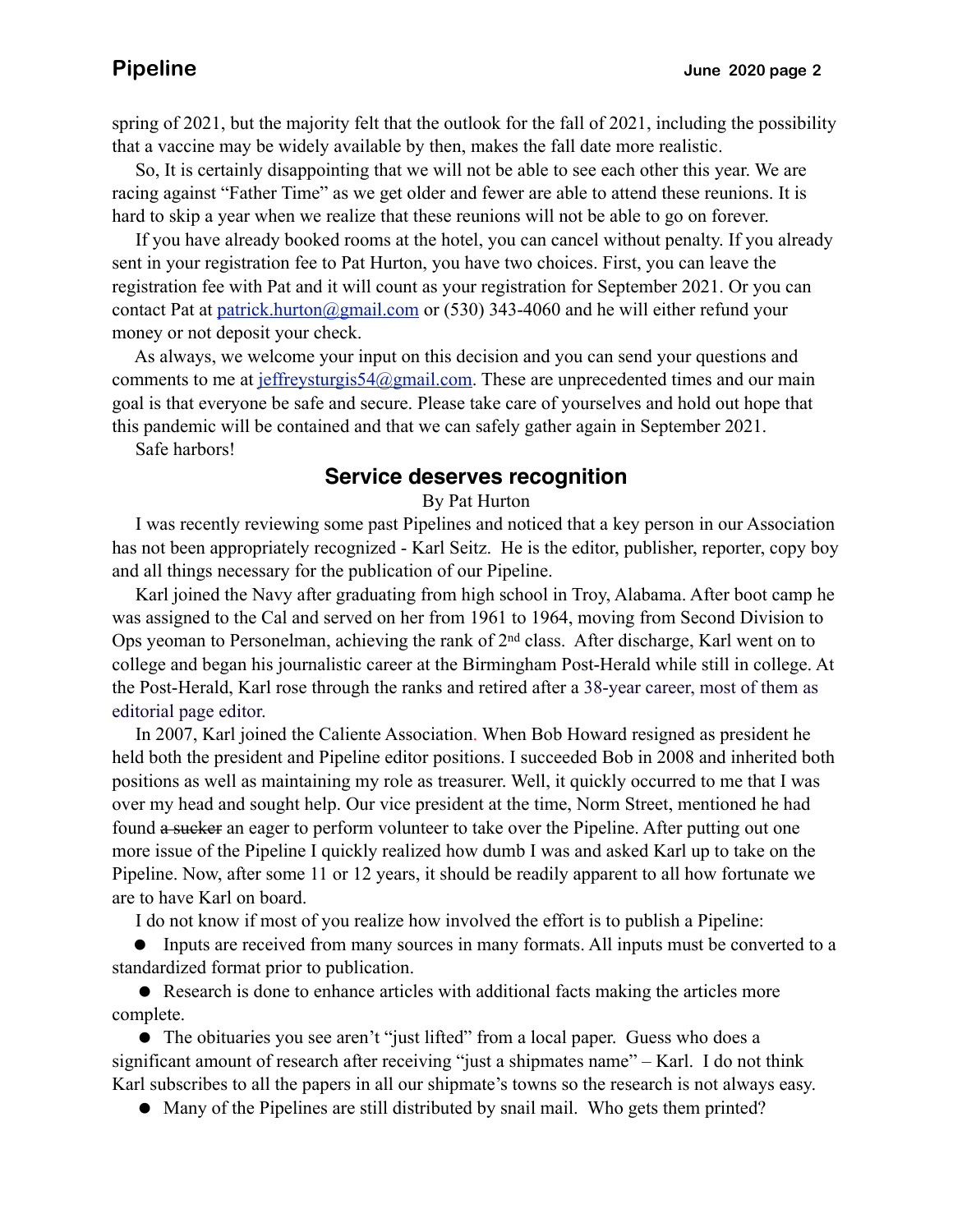- ! After compiling each Pipeline. Karl then becomes the "circulation manager."
- Emailed copies must be distributed.

 emails – thank Karl. • The position of "copy boy" then comes into play. Snail mail copies must be made and distributed. Each issue is an optimum length and an appropriate weight paper is used to minimize postage coast. Returned Pipelines are reviewed for a possible new address. Similar efforts are undertaken for bounced emails. If you have received your Pipeline after changing addresses or

 Over the 11 or 12 years I have worked with Karl and have watched his dedication to compiling the best Pipeline an association could possibly publish. His background and work ethic make him an asset for the Association. Karl's always has a positive attitude and always rises to the challenges of publishing a quality product. His service to the Association deserves recognition by all of us. Thank you Karl.

## **Missing shipmates**

By Karl Seitz Pipeline Editor

 I thank Pat Hurton for his kind remarks above. What follows in my request for help in doing one of my responsibilities: maintaining the Pipeline mailing lists (USPS and e-mail). Somebody is always moving, often without notifying the Pipeline of changes. Also, it is the rare for a three-



USS Caliente Association Chairman: Jeff Sturgis Executive Committee: Mike Copeland, Dave Ludemann, Greg Perett ,Tom Rawlinson and Steve Selzer Treasurer: Pat Hurton Pipeline Editor: Karl Seitz



 The Pipeline is the official quarterly newsletter of the USS Caliente Association. It is a place to share your memories and pictures. Please send them via e-mail to seitzao53@gmail.com or by regular mail to Karl Seitz, 1212 30th St. South, Birmingham, AL 35205-1910.

 Association dues are \$10 per year due Jan. 1, payable by Jan. 15. Checks should be made out to The USS Caliente Association and mailed to treasurer Pat Hurton, 156 Greenfield Drive, Chico, CA 95973-0185.

 Chairman Jeff Sturgis can be reached via email at [jeffreysturgis54@gmail.com](mailto:jeffreysturgis54@gmail.com) or by mail at 84 Old Woodman Hill Rd, Minot, ME 04258

Masthead picture of USS Caliente (AO-53) used with permission of Dan Davis.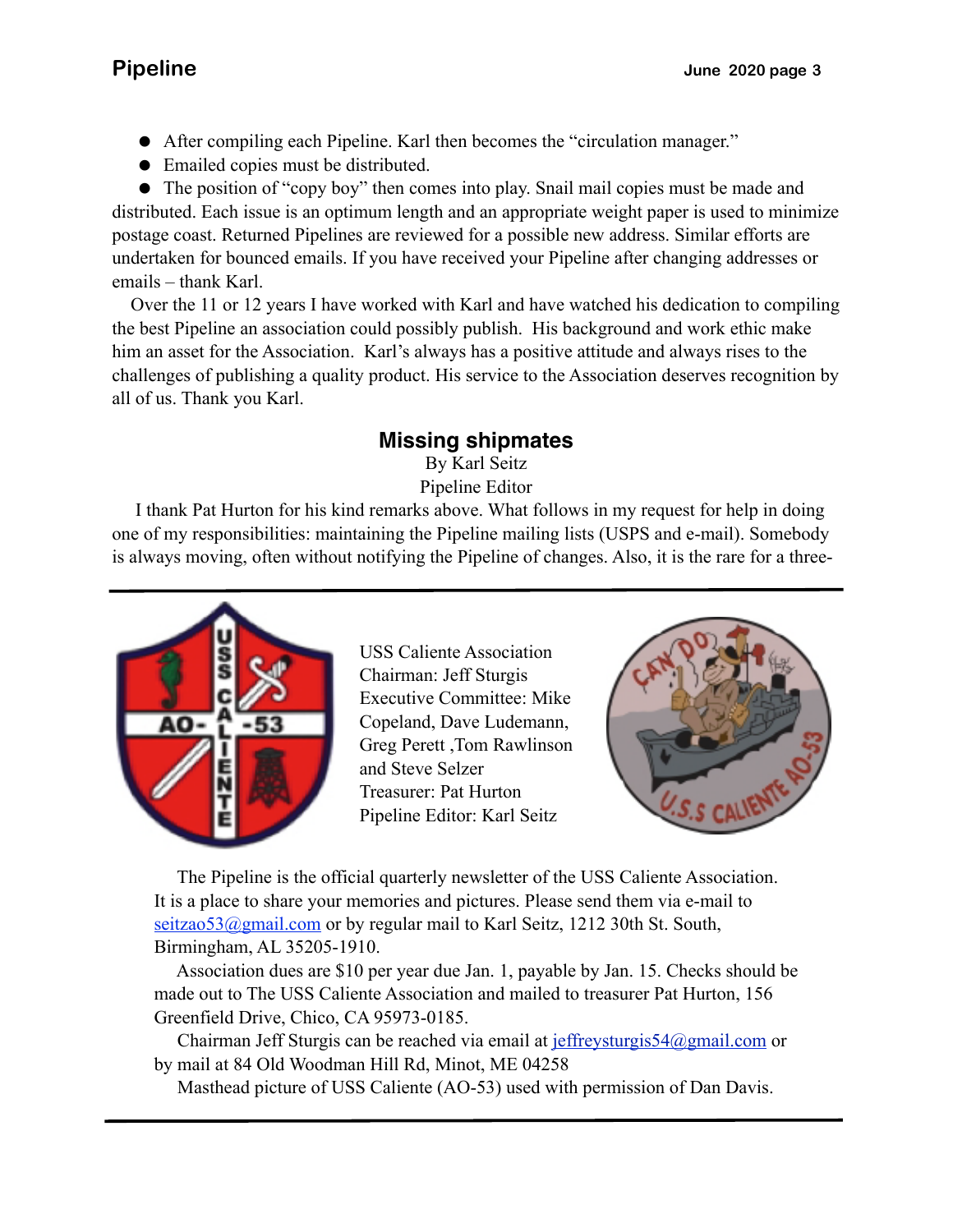month period to go by without at least one death among our shipmates and spouses. It is not unusual for the first notice of these changes to come when a copy of the Pipeline is returned or an e-mail bounces.

 Usually my Internet searches or the Postal Service's return label yield a new address or an obituary. However, I currently have six shipmates and a widow who are missing. I would appreciate any information readers might have on the following people.

 Michael L. Allison, SM3, 1956-60, last good address in Florida. William A Hammond, LCDR, 1959-61, last good address in New Mexico. Christopher Hendricks, MM3, 1970-73, last good address in Michigan. Iris Longster, widow of James, YN1, 1951-54, last good address in Indiana Robert L Reinhard, PCSN, 1959-62, last good address in Florida. Frank Solchaga, BM3, 1952-56 , last good address in Minnesota. J.C. Van Deusen, SFC, 1961-65, last good address in Oregon.

# **Taps**

 Kenneth Parks Gober Sr passed away 16 April 2020 at age 89. Ken was born on 16 June 1930 to Lena Lois Gober and James Walter Gober in Holt, Texas. Ken joined the Navy at age 17, where he received honors during his service.

 Ken met his lifelong love, Jennie Louise Parker, in San Francisco in 1952. He won his first big gamble when he agreed to a blind date that paid off with them getting married in 1953 in Reno, Nev.

 Ken enlisted in the Navy in 1948 and retired with 20 years of service as an MMC. He remained a member of the fleet reserve until his death.

He was a generous business owner who would hire anyone



and give them a chance with a clean slate. He knew no stranger and welcomed anyone to his home. He was a devoted husband, a caring father, a loving grandfather and rambunctious greatgrandfather.

 Ken was preceded in death by wife Jennie and son Kevin Wayne Gober. He is survived by five children: daughter Donna (Howard) White of Coleman Texas, son James (Denise) Gober of Farmington MO, son Kenneth (Diane) Gober Jr. of Terrell Texas, son Brian Gober of Early, Texas, daughter Tina (Randall) Sims of Mullin Texas, along with 22 grandchildren and 42 greatgrandchildren.



A reminder if you are on Facebook, the association has a Facebook group for former crew members of the USS Caliente (AO-53) and their families.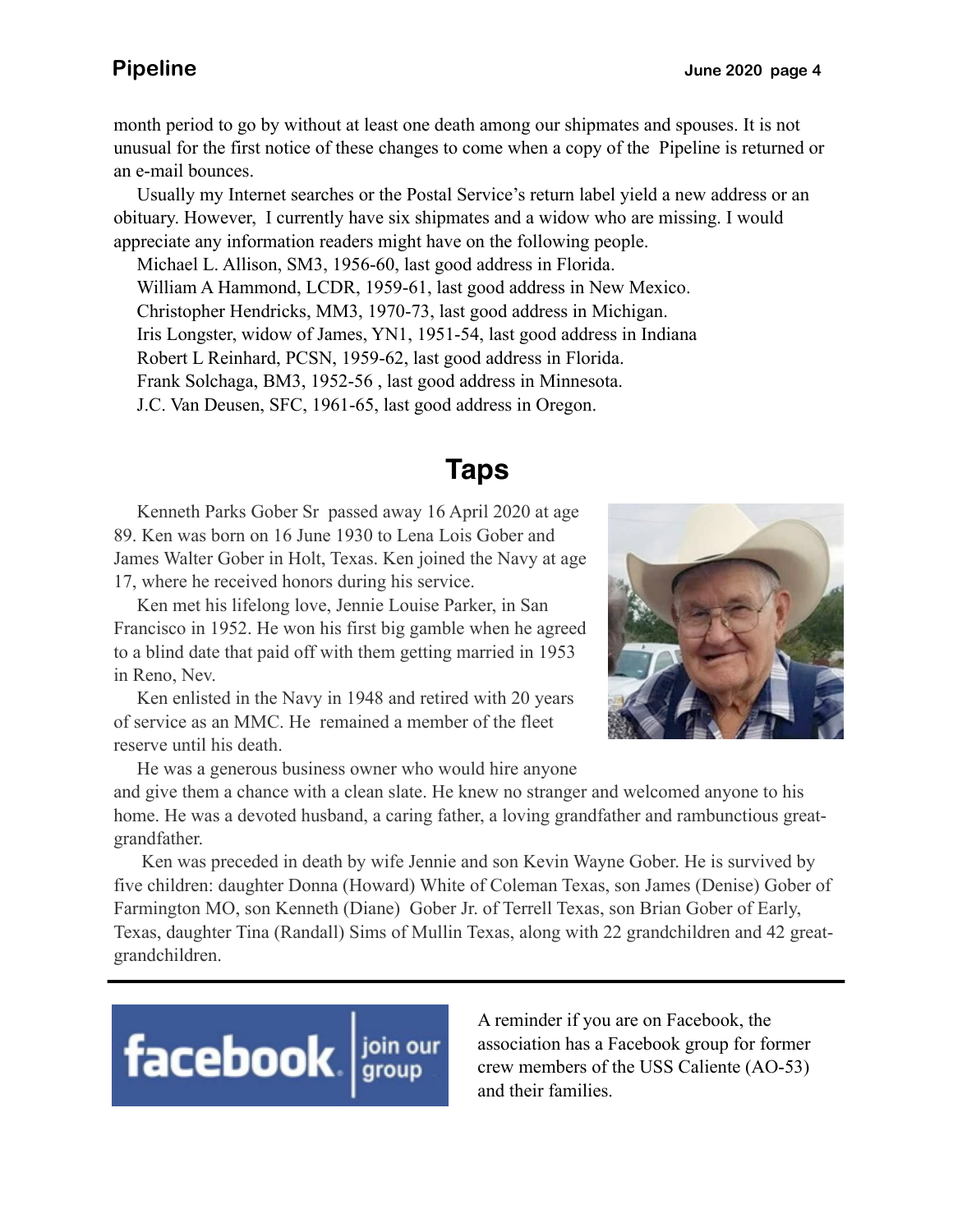We have belatedly learned of the death of Edward Ralph Hughes at age 66 on 7 Jan 2019 in Duluth, MN. Edward served on the Cal from 1970 to 1972 as an SN. He was born 8 Feb 1952 in Sacramento, CA, to Fredrick and Bonnie (Morrison) Hughes. Edward entered the Navy after graduating from Highlands High School in Sacramento, For several years, he was a civil service employee at McClellan Air Force Base. He enjoyed riding his Harley and being outdoors. Edward was predeceased by his parents. He is survived by brothers Curtis and Donald (Denise) Hughes; sister Brenda (Pete) Andrade; aunts and uncles John and Harriet Yachinich, Barbara and Art Bjork, Janice Morrison and Ann Krouse and numerous nieces and nephews. Edward was a resident of Ashland, WI at the time of his death, He is buried in Mount Hope Cemetery in Ashland.

 Eldon Jack Lester Sr. died at home in Kewanee, IL surrounded by his family 31 Jan 2020 at age 82. Jack served on the Cal as a MM1 from 1966 to 1967. He was born 29 June 1937 in Rock Island, IL to Clarence Forrest and Ethel Blanch (Belt) Lester. Jack married Mary J. Hegwood 22 July 1995. Jack joined the Navy in 1957 and retired in 1978 as a chief machinist mate. That period included five campaigns in Vietnam. His citations included the Navy Commendation Medal. Jack was a dedicated Harley Davidson fan and loved to ride his Harley with his wife.

 Jack was predeceased by his parents, brother Duane Lester, son Ronald Lee Lester, two granddaughters and a great grandson. In addition to his wife, he is survived by sons Jack Lester Jr., Thomas (Nichole) Rusk and Shawn (Stephanie) Rusk;



daughters Debi Allen, Dawn Rusk, Paula Land and Sherrie Carley; 13 grandchildren and 10 great grandchildren. He was buried in Rock Island National Cemetery with full military rites.

 Henry Carney Redmond, 91, of Gulfport, MS, died 18 May 2019. He served on Cal 1951 to 1954 as a CS3. Henry was born 15 Aug 1927 to Henry and Onealura Redmond in Mississippi.

 Henry was predeceased by his wife, Bernadine. He is buried in Biloxi National Cemetery, Biloxi, MS.



 Edward Ruimerman, 92, died 23 March 2020 at Southeastern Louisiana War Veterans' Home in Reserve, LA. Edward served on the Cal from 1945 to 1946 as an FN. He was born 3 Dec. 1927 to Jacob and Everdina Ruimer in Middletown, CT. His parents, who were both immigrants from Holland, died when Edward was very young. He and four other brothers were raised by their oldest brother and his wife. All of the brothers were World War II veterans.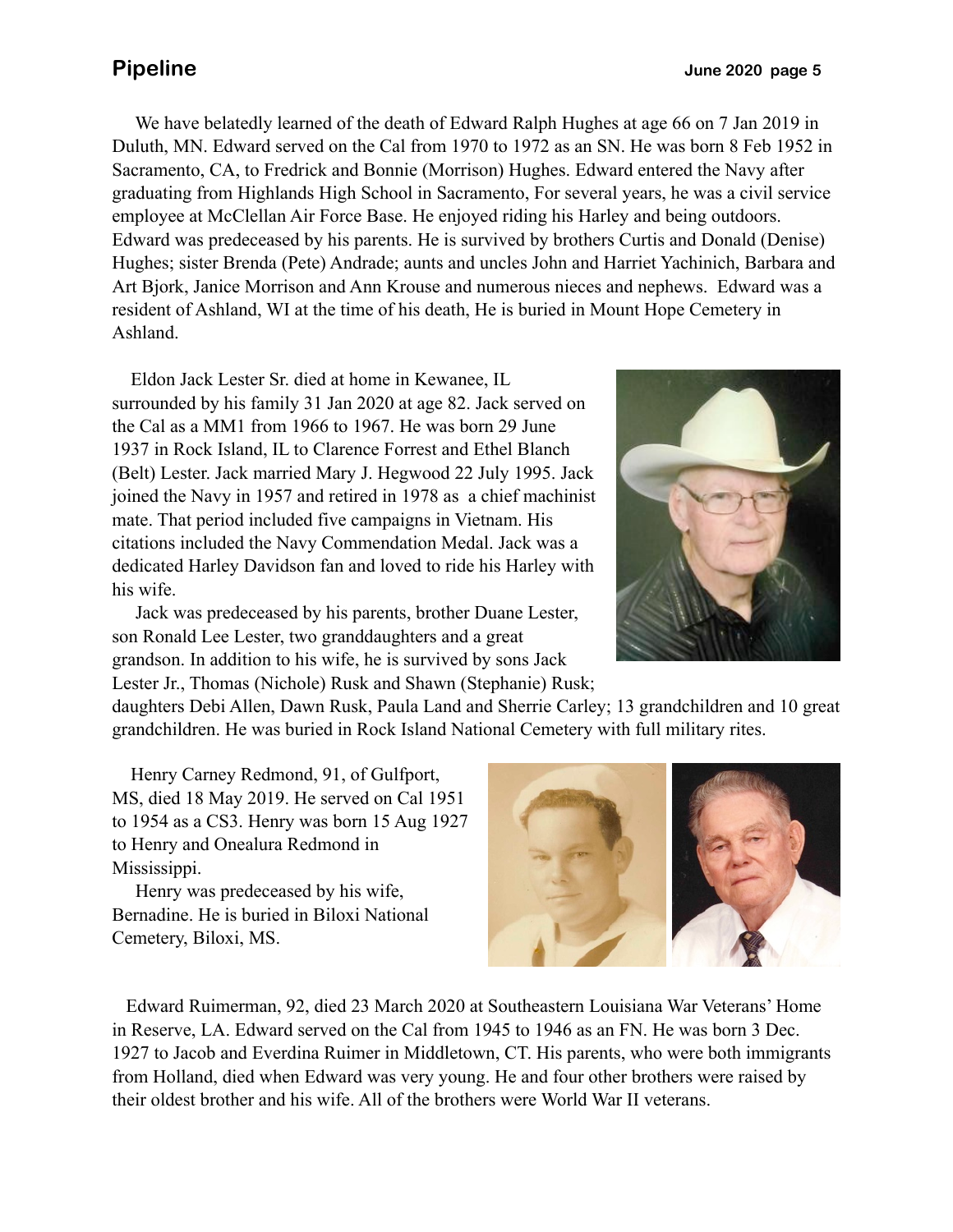Edward enlisted in the Navy 7 Dec 1944, four days after his 17th birthday. His duty on the Caliente was oiler in the engine room. In addition to his active duty during World War II, he rejoined the Navy during the Korean War and served on a destroyer. He then stayed in the Naval Reserve and later transferred to the Army Reserve where he served until he was 62. In the Army Reserve, he attained the rank of mess sergeant. In 2012, Edward sat down for an interview with the Veterans History Project of the American Folklife Center at The Library of Congress. The 40-minute recording of that interview can be found online. He last attended a Caliente reunion in 2014 in Chicago.

 Edward's survivors include sons Thomas Ruimerman and spouse Janet Weidner; Stephen (Shelly) Ruimerman and James (Judi) Ruimerman; four grandsons, one granddaughter and one great grandson.. Edward's body was cremated and sent to the Navy at Pearl Harbor for burial at sea with full military honors.

 Carlos R. Vallejo of Pico Rivera, CA died 20 April 2020 with his daughters by his side. Carlos was born 30 Nov. 1932 in Los Angeles. He served on the Cal from 1951 to 1955 as an SN. He married Norma Arce in 1955. In addition to his wife, he is survived by four children and six grandchildren. About five years ago, Carlos was interviewed by his daughter Barbara Vallejo Dolen for the Veterans History Project at the Library of Congress. When asked, he said the two things he was most proud of were enlisting in the Navy and marrying Norma. The video of that interview is held by the Library of Congress, but has not yet been digitized for online access.

### **Agent Orange claims moving, but proving exposure dates still hard**

By Karl Seitz

Pipeline Editor

 The Department of Veteran Affairs is making progress on approving Agent Orange compensation claims. Not as fast as one might hope and with the same opaqueness that has long marked its processes, but progress nevertheless. One successful applicant is Robert George Bateman, BT2, 1964-67, who provided information in the March 2019 Pipeline from his research on the Caliente's location during the period in which exposure to Agent Orange is presumed,. I'll get back to that shortly.

 Unfortunately, one major area in which the VA is lagging is digitizing deck logs. It had originally estimated the job would be finished in early 2020 and the resulting files handed over to the National Archives for free access. No new estimate has been offered, which handicaps applicants seeking to prove they were in the area of presumed exposure. The second key part of an application, proving that an applicant has one of the conditions presumed to be caused by Agent Orange, requires providing personal medical records.



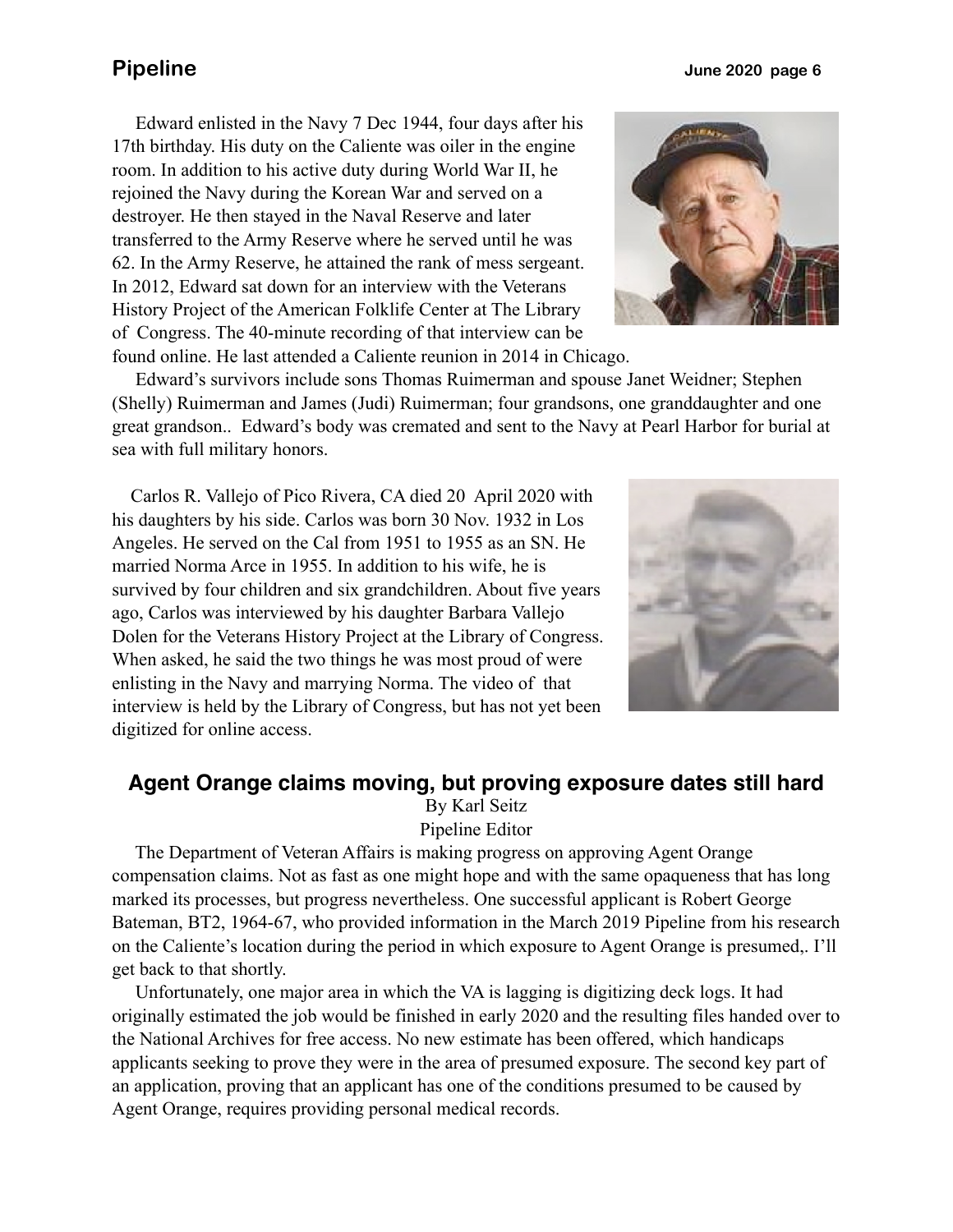Deck logs are the best, if not only proof of a ship's location. Unless an applicant acquired the right logs from the archives before they were transferred to VA control or finds another source, he may not be able to prove he is eligible for compensation until the logs are again available. I know of one applicant (not a Caliente sailor) who was successful in asking the VA to check the logs itself, but that could be an anomaly.

 While there are many qualifying dates for the Cal that remain to be proved, there are some that can be identified with certainty. First, the VA itself has long said that Caliente crew members qualified under the previous "boots on the ground" standard if they were on the Cal when it docked for in-port replenishment at An Thoi and Vung Tau during June 1970.

 Proof of additional dates under the new standard comes from deck logs that are already available. Some of these deck logs are for ships other than the Caliente. Returning to Bateman's award of benefits, the VA does not provide sufficient information in its decision to know what dates it considers proven for his presumed herbicide exposure, only that he was on the Caliente when it was in in the blue waters of Vietnam.

 However, cross-checking dates contained in the information Bateman provided the Pipeline last year, with deck logs from the work of Ed Ball of the Blue Water Navy Vietnam Veterans Association, there is one date that stands out. On 6 Feb 1966, the Caliente unrepped the USS Topeka (CLG-8). The Topeka's logs show it coming alongside the Cal when they were in the zone of presumed AO exposure.

 In addition to the Topeka, Ball has charted six more dates in which ships unrepped with the Cal in the presumptive zone. On 25 Nov 1965, the USS Bon Homme Richard (CVA-31) came alongside. On 4 Jul 1968 the USS Borie (DD-704) came alongside. On 21 May 1969, the USS Ponchautole (AO-148) was alongside. On 21 Jun 1970, the USS Frank Knox (DD-742) was served. On 7 Sep 1970, the USS White Plains (AFS-4) was served. On 2 June 1972, the USS Mars (AFS-1) participated in a vertrep.

 My own application for benefits includes three deck logs from the Caliente showing the Cal's presence in the presumptive exposure zone: 21 March 1962, 9 May 1962 and 10 May 1962.

 If you are a member of the Blue Water NavyVietnam Veterans Association, you can download any or all of the mentioned logs from the facebook group Navy Deck Ship Logs. Use the search the group function on the left side of page. If you are not a member and don't want to join, I have copies that can be sent, although I cannot promise a speedy response.

Another tool to use with deck logs is found on the website of Hill & Ponton Disability Attorneys. Using Ball's work, the law firm has created an interactive map showing the zone of presumptive exposure. Select a ship's name and you see all of the locations that have been found so far for that ship in the zone. Clicking on a location will give you the month and year and exact location. You can also plot positions you have found in your own research to see if they are in the zone. The one weakness is the failure to identify the exact day.

 Eventually, the VA may have sufficient information to determine quickly whether an applicant for Agent Orange benefits was in the presumptive exposure zone, although there is no indication that it intends to share that information with the public. There are also some indications that the screening process it is currently developing may have some flaws.

 Regardless, the weight of proving an applicant was in the right place is likely to remain with the applicant for the foreseeable future.